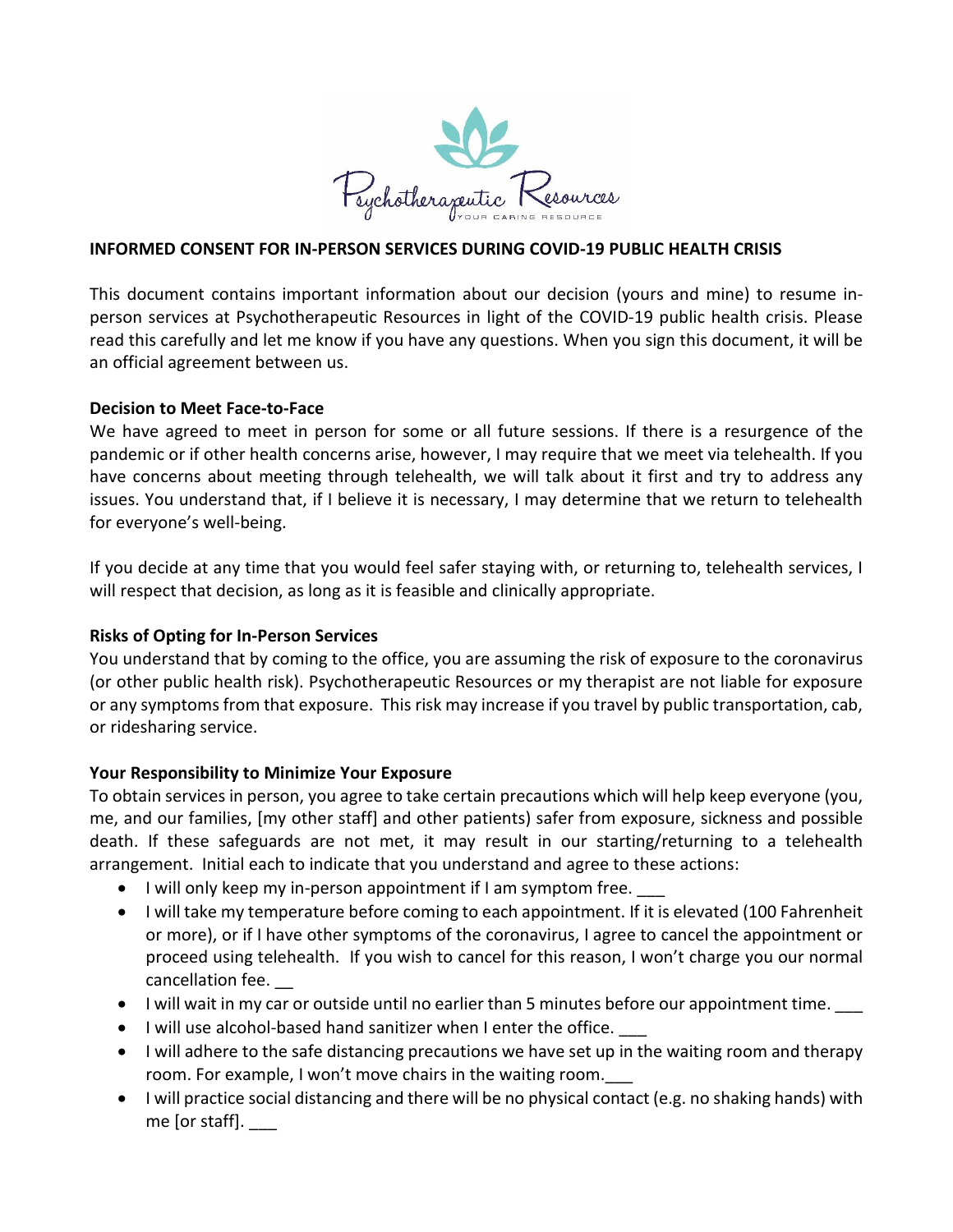- I will try not to touch my face or eyes with my hands. If I do, I will immediately wash or sanitize my hands. \_\_\_
- If I am bringing my child, I will make sure that my child follows all of these sanitation and distancing protocols.
- I will take steps between appointments to minimize my exposure to COVID.
- If you have a job that exposes you to other people who are infected, you will immediately let me [and my staff] know.
- If a resident of your home tests positive for the infection, you will immediately let me [and my staff] know and we will then [begin] resume treatment via telehealth.

The above precautions may change if additional local, state or federal orders or guidelines are published. If that happens, we will talk about any necessary changes.

# **My Commitment to Minimize Exposure**

Psychotherapeutic Resources has taken steps to reduce the risk of spreading the coronavirus within the office and we have posted our efforts in the office. Please let me know if you have questions about these efforts.

## **If You or I Are Sick**

You understand that I am committed to keeping you, me, [my staff] and all of our families safe from the spread of this virus. If you show up for an appointment and I [or my office staff] believe that you have a fever or other symptoms, or believe you have been exposed, I will have to require you to leave the office immediately. We can follow up with services by telehealth as appropriate.

If I [or my staff] test positive for the coronavirus, I will notify you so that you can take appropriate precautions.

## **Your Confidentiality in the Case of Infection**

If you have tested positive for the coronavirus, I may be required to notify local health authorities that you have been in the office. If I have to report this, I will only provide the minimum information necessary for their data collection and will not go into any details about the reason(s) for our visits. By signing this form, you are agreeing that I may do so without an additional signed release.

## **Informed Consent**

This agreement supplements the general informed consent/business agreement that we agreed to at the start of our work together.

Your signature below shows that you agree to these terms and conditions.

\_\_\_\_\_\_\_\_\_\_\_\_\_\_\_\_\_\_\_\_\_\_\_\_\_ \_\_\_\_\_\_\_\_\_\_\_\_\_\_\_\_\_\_\_\_\_\_\_\_\_

\_\_\_\_\_\_\_\_\_\_\_\_\_\_\_\_\_\_\_\_\_\_\_\_\_ \_\_\_\_\_\_\_\_\_\_\_\_\_\_\_\_\_\_\_\_\_\_\_\_\_

Patient/Client/Guardian Signature Date

\_\_\_\_\_\_\_\_\_\_\_\_\_\_\_\_\_\_\_\_\_\_\_\_\_\_

Print Name

Therapist **Date**